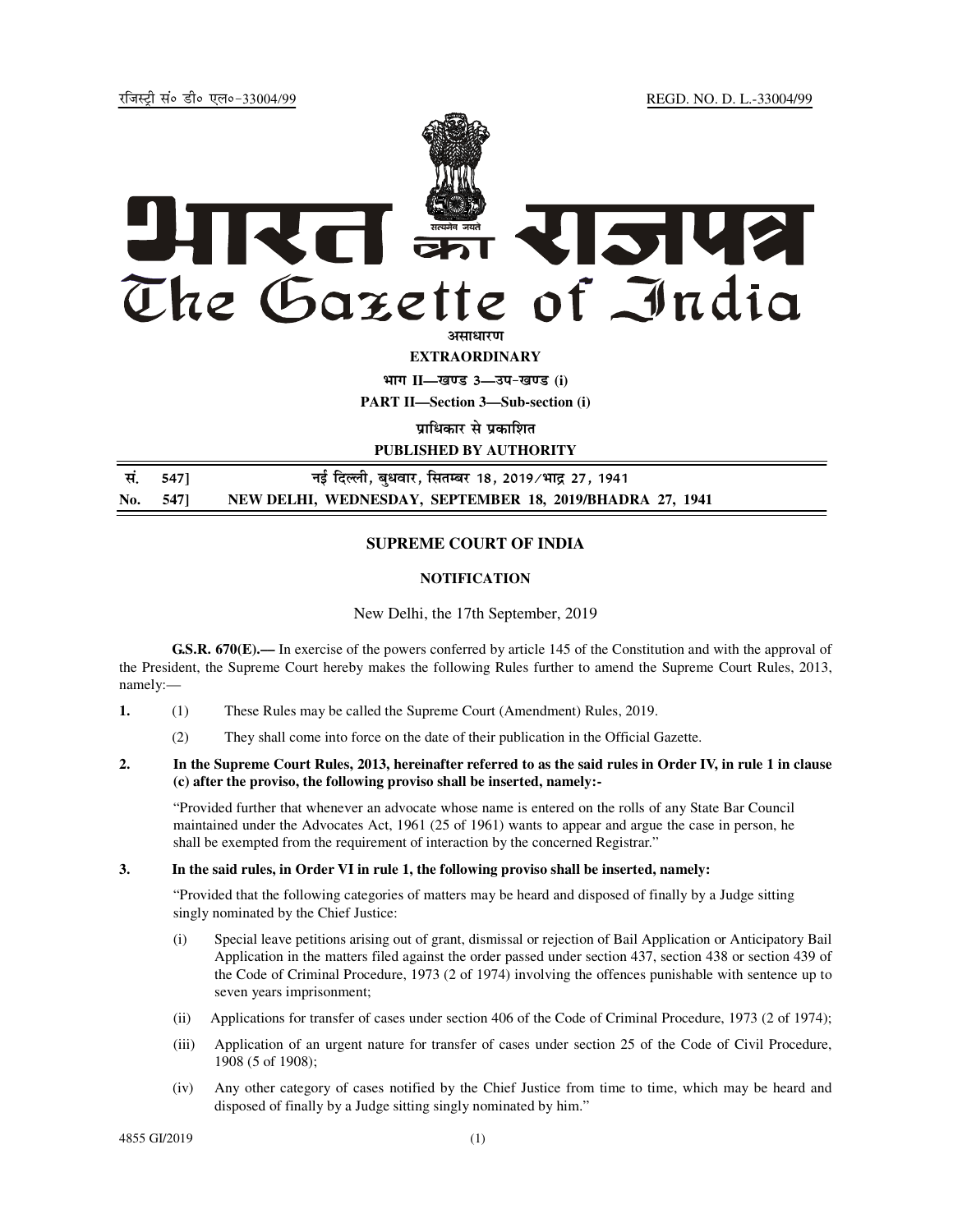# **4. In the said rules, in Order XIII in rule 3, after the words "an advocate-on-record", the words "or an advocate who argued the matter or an advocate authorized by the Advocates-On-Records in the case" shall be substituted.**

### **5. In the said rules, in Order XIX,-**

**in rule 8, in clause (ii),** for the words "transmit to the Court", the words, "if specifically ordered by the Court, transmit to the Court" shall be substituted;

 (b) **in rule 11, in sub-rule (1),** for the words "The record,", the words "The record, if specifically ordered by the Court," shall be substituted;

 (c) **in rule 12, in sub-rule (1),** for the words "The original record of the case in the Court", the words "Upon receipt of the original record of the case in the Court, if requisitioned by the Court," shall be substituted;

in rule 32, in sub-rule (1), after the words "authenticaton of the record,", the words "if requisitioned by the Court," shall be inserted.

#### (e) **in rule 36, the following proviso shall be inserted, namely:-**

"Provided that where original record has not been requisitioned, appeal shall be set down for hearing after the expiry of the time prescribed for entering appearance by the respondent and subject to the provision of rule 1(30) of Order V of the rules."

## **6. In the said rules, in Order XX in rule 5, after sub-rule (2) the following sub-rule shall be inserted, namely:-**

"(3) The Registrar shall call the original record of the case, including the record of the Courts below, in the criminal appeals involving sentence of life imprisonment of death penalty:

 Provided that such records shall not be requisitioned in other cases, unless specifically ordered by the Court."

### **7. In the said rules, in Order XXI,-**

(a) **in rule 3, in sub-rule (1), in clause (d), in sub-clause (iii),** for the words "the relevant provisions of the State or Local Statutes, Ordinances", the words "relevant provisions of the State Acts, and Ordinances" shall be substituted;

## (b) **for rule 6, the following rule shall be substituted, namely:-**

"6. The petitioner shall initially file only one spare set of the petition and of the accompanying papers and when the matter is re-filed after removing the defects, the Advocates-On-Record or Parties appearing-in-person shall submit at least three sets of paper books along with set of original papers, with the declaration that the paper books are complete in all respects."

(c) **in rule 12,** after the words "original record will be called for,", the words, "if specifically ordered by the Court," shall be inserted.

## **8. In the said rules, in Order XXIII, in rule 5, for clause (ii), the following clause shall be substituted, namely:-**

"(ii) one spare set of the petition and of the accompanying papers at the time of filing and when the matter is re-filed after removing the defects the Advocates-On-Record or Parties appearing-in-person shall submit at least three sets of paper books along with set of original papers, with the declaration that the paper books are complete in all respects,".

## (b) **in rule 8, the following proviso shall be inserted, namely:-**

"Provided that original record shall not be transmitted to this Court, unless specifically requisitioned by the Court."

# **9. In the said rules, in Order XXIV, in rule 3, for clause (ii), the following clause shall be substituted,namely:-**

"(ii) one spare set of the petition and of the accompanying papers at the time of filing and when the matter is re-filed after removing the defects the Advocates-On-Record or Parties appearing-in-person shall submit at least three sets of paper books along with set of original papers, with the declaration that the paper books are complete in all respects,".